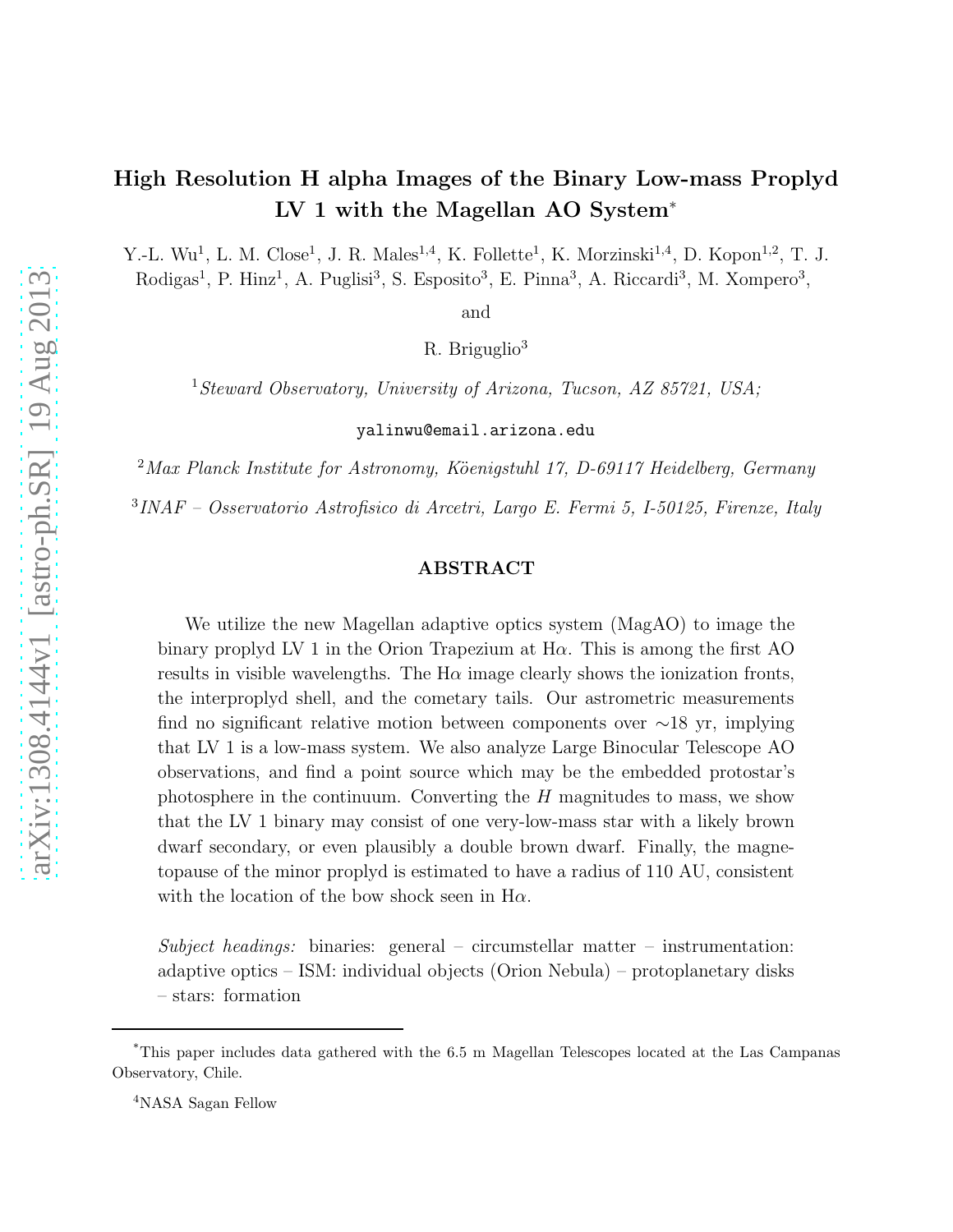### 1. INTRODUCTION

The Orion Nebula (M42, NGC1976), being the nearest  $(414 \pm 7 \,\mathrm{pc})$ ; [Menten et al. 2007\)](#page-8-0) massive star-forming region, is ideal for investigating the physics of young stellar objects (YSOs) and their interactions with ambient interstellar medium (ISM). [Laques & Vidal](#page-8-1) [\(1979\)](#page-8-1) first discovered several gaseous knots (LV 1–6) adjacent to the Trapezium cluster. These knots are bright in optical emission lines and believed to be protoplanetary disks ("proplyds"; [O'Dell et al. 1993](#page-8-2)) embedded in primeval material. The UV radiation from the primary Trapezium ionizing star,  $\theta^1$  Ori C (V = 5.13 mag), constantly illuminates and photoevaporates these circumstellar disks, driving  $\sim$ 3 km s<sup>-1</sup>photoevaporated flows [\(Johnstone et al. 1998\)](#page-8-3). The flows accelerate to few tens of km s<sup>-1</sup> as they pass through the ionization fronts located at several disk radii. The interaction between the outflows and the stellar wind from  $\theta^1$  Ori C has created various features, including stationary bow shocks and cometary tails pointing away from the ionizing star. So far in the Orion Nebula more than 200 proplyds, either externally illuminated by ionizing photons from young massive stars or seen in silhouettes against the nebular background, have been discovered by various *Hubble Space Telescope (HST)* surveys [\(Bally et al. 1998](#page-7-0), [2000;](#page-7-1) [Ricci et al. 2008\)](#page-8-4).

Of these proplyds the LV 1 is unique as a tight binary system [\(Felli et al. 1993\)](#page-7-2). Two proplyds separated by  $0''$ 4 (projected on the sky) comprise this system, with the secondary (168–326 NW) being physically closer to  $\theta^1$  Ori C, and the primary (168–326 SE) located at the southeast. LV 1 has the least massive proplyds in the submillimeter survey carried out by [Mann & Williams \(2010\)](#page-8-5), with the total disk mass  $\langle 2 \times 10^{-4} M_{\odot}$ . Both proplyds exhibit classic crescent ionization fronts and cometary tails; however, there is also a surprisingly thin straight "shell" in-between the components. The shell is prominent in emission lines, e.g., [O III] and  $H\alpha$  [\(Bally et al. 1998\)](#page-7-0). It was also imaged in 5 GHz radio continuum by [Graham et al. \(2002\)](#page-7-3). Simulations suggested that the collision of photoevaporated flows could form such a flat interproplyd shell [\(Henney 2002](#page-7-4); [Vasconcelos et al. 2010\)](#page-8-6), making LV 1 the first evidence of proplyd interaction in the Orion Nebula. This is an important example of a short-lived, but critical, phase of binary evolution in OB clusters.

In this paper, we present high spatial resolution  $H\alpha$  observations of LV 1 with the Magellan adaptive optics system (MagAO). MagAO is a new adaptive optics system used with the 6.5 m Clay Telescope. Utilizing a 585-actuator adaptive secondary mirror to correct phase distortions, MagAO is the world's first AO system which demonstrates reasonable performance in visible wavelengths, with Strehl ratio ∼30% and resolution ∼20 mas on bright stars  $V < 9$  mag (for details of MagAO's design and performance refer to [Close](#page-7-5) et al. [2012a,](#page-7-5) [2013,](#page-7-6) and references therein). We also include published near-infrared (near-IR) [Fe II] and Brγ AO observations with the 8.4 m Large Binocular Telescope (LBT; [Close](#page-7-7) et al. [2012b\)](#page-7-7).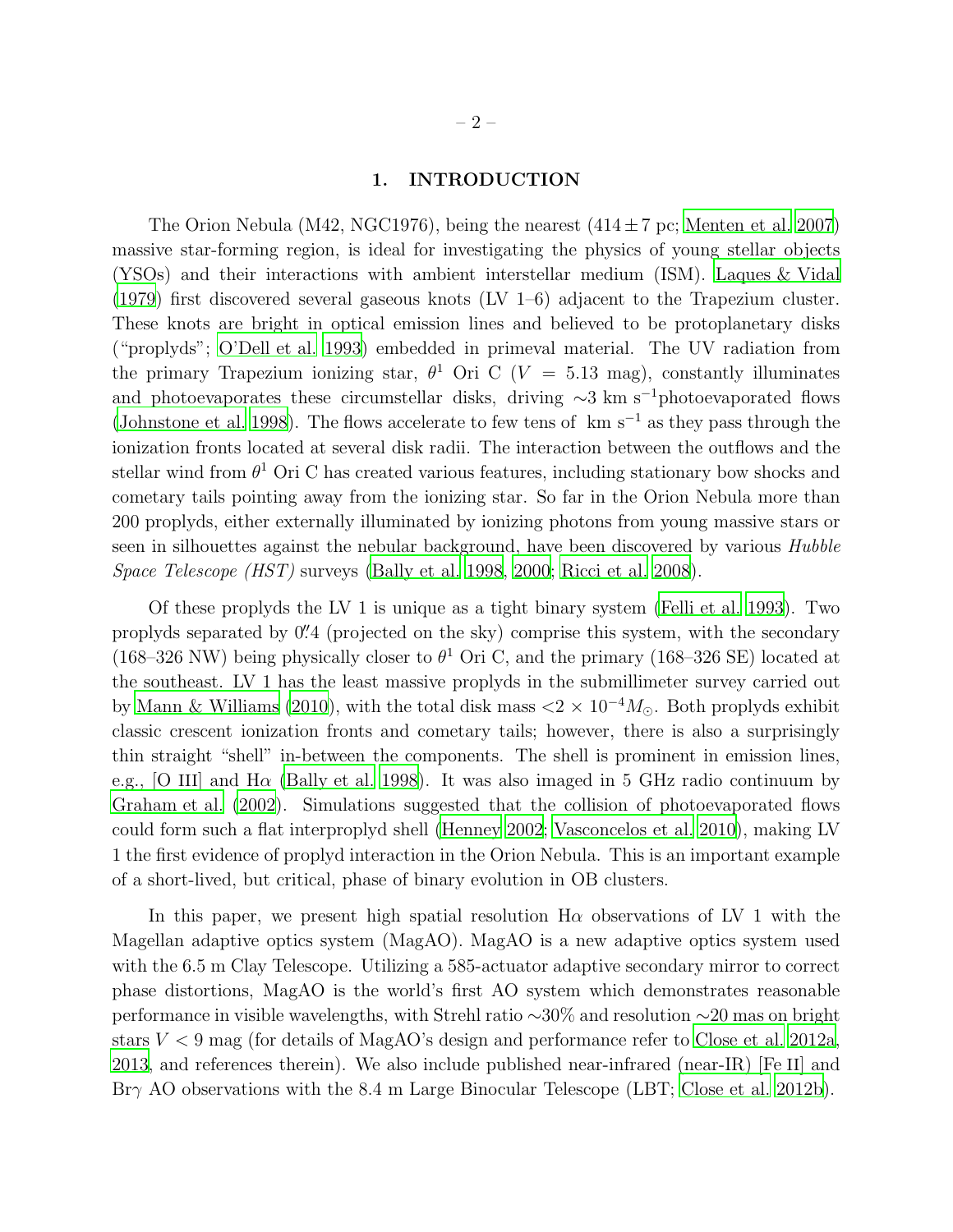# 2. OBSERVATIONS AND REDUCTIONS

MagAO observations of LV 1 at 6563 Å H $\alpha$  and 6730 Å [S II] were made on 2012 December 3 (UT) during the first MagAO commissioning run. We locked the AO system on  $\theta$ <sup>1</sup> Ori C at 2[5](#page-8-7)0 modes and 990 Hz bandwidth.<sup>5</sup> The guide star is ∼6". The proplyd (Figure [1\)](#page-10-0), but we placed it outside of the 8′′ field of view of the VisAO science camera [\(Kopon et al. 2012;](#page-8-8) [Males et al. 2012;](#page-8-9) [Close et al. 2012a\)](#page-7-5) to prevent saturation over the entire image. As a result of anisoplanatism, the data suffered a mild oval distortion toward  $\theta^1$  Ori C with FWHM ranging from 0.05 to 0.05, comparable to *HST* performance.

We employed the spectral differential imaging (SDI) mode of the VisAO camera to simultaneously observe the emission line and the continuum (point-spread function, PSF). The SDI mode works by separating the incoming light into two orthogonal linearly polarized beams with a Wollaston prism. The beams then pass two narrowband filters (very near the *f*/52 VisAO focus), one for the emission line and the other for the continuum, before arriving the camera (for more on the SDI technique, see [Close et al.](#page-7-8) [2005](#page-7-8), [2012a;](#page-7-5) [Biller et al.](#page-7-9) [2007\)](#page-7-9). We obtained  $60 \times 10$  s H $\alpha$  exposures and  $24 \times 10$  s at [S II]. We did not detect LV 1 in the  $H\alpha$  continuum nor in [S II], so these images are not presented. Data reduction is carried out using standard IRAF tasks. The data were first dark-subtracted and crosscorrelated, but not flat-field-corrected due to a lack of  $H\alpha$  flat frames. However, the VisAO science grade E2V CCD is quite flat to  $\leq 1\%$ . Then we rotated the images counterclockwise by ROTOFF+89.11 deg, where ROTOFF is the standard parallactic angle keyword in the VisAO header, so that north is up and east is left to  $\pm$ 0.3. After median-combining the data, we selected  $\theta^1$  Ori F (V = 10.12 mag;  $\sim$ 2'' from the proplyds) as the PSF. Fortuitously,  $\theta^1$ Ori F is aligned almost exactly at the same position angle (P.A.) as LV 1 with respect to  $\theta$ <sup>1</sup> Ori C, so the PSF shows the same isoplanatic elongation and orientation (see Figure [1\)](#page-10-0). Finally we deconvolved the reduced images using the IRAF stsdas lucy task.

The LBT AO reduced images of [Fe II]  $(1.644 \ \mu m; \text{FWHM} = 0''.042)$  and Br $\gamma$   $(2.16 \ \mu m;$  $FWHM = 0''.055$ ) from [Close et al. \(2012b\)](#page-7-7) were also examined here. We also deconvolved these images with lucy.

 $5$ Now MagAO fully controls 378 modes, but during the first commissioning run (this data set) only 250 modes were corrected.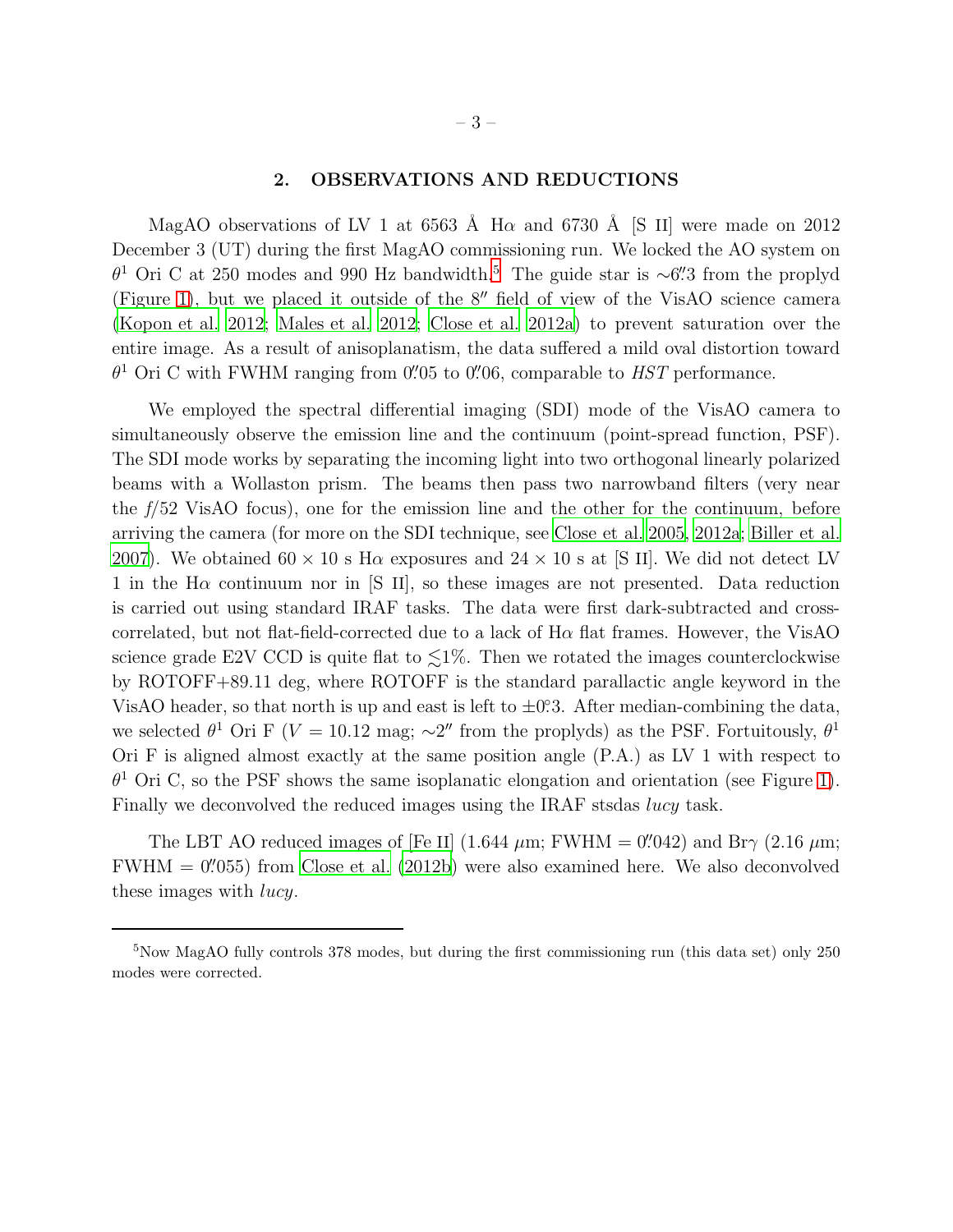# 3. DISCUSSION

#### 3.1. Optical and Near-infrared Images

LV 1 is unique in its various features sculptured by the powerful stellar wind of  $\theta^1$  Ori C and the mutual interactions between two proplyds. Our deconvolved  $H\alpha$  image of LV 1 is presented in Figure [2.](#page-11-0) Features like the bright ionization fronts, the interproplyd shell, and the cometary tails are clearly seen. It is remarkable that we can perform a 6". 3 off-axis guiding at  $H\alpha$  from the ground and still have excellent images. This also demonstrates the power and potential of MagAO in the visible regime even for off-axis science.

We examine the orbital motion of LV 1 by comparing the MagAO H $\alpha$  (0''00798  $\pm$  $0\rlap{.}^{\prime\prime}00002$  pixel<sup>-1</sup>; [Close et al. 2013](#page-7-6)) with the  $HST$  H $\alpha$  observations of 1995 March 21 [\(Bally et al.](#page-7-0) [1998\)](#page-7-0). The MagAO platescale was calibrated by comparing the positions of four Trapezium stars from VisAO images with unsaturated *HST* Advanced Camera for Surveys astrometry [\(Ricci et al. 2007;](#page-8-10) [Close et al. 2012b\)](#page-7-7). Since the photospheres are invisible in  $H\alpha$ , we look for any offset in the ionization fronts. The *HST* separation and P.A. were measured to  $376 \pm 5$ mas and  $56^\circ\cdot 5 \pm 0^\circ\cdot 5$ , while for MagAO we have  $371 \pm 1.3$  mas and  $55^\circ\cdot 8 \pm 0^\circ\cdot 3$ . The uncertainties include difficulty in fitting the crescent shape, centroid error, platescale error, and geometric distortion. Hence we see over ∼18 yr a motion of just  $5 \pm 5.2$  mas and  $0.7 \pm 0.6$ . These low values are consistent with no significant motion and quite reasonable if these objects are of low mass since one would expect about 8 mas (maximum velocity on sky with an edge-on circular orbit and masses  $0.07M_{\odot}$  or 1.2 (face-on orbit) relative motion. If, for example, they were each solar mass objects we would expect about 29 mas or 4.5 of motion that we would have detected. Therefore, the lack of any significant offset observed is further evidence of the likely low mass of the system.

LV 1 is almost absent in our optical continuum images, indicating that it is obscured by dust. Recent SOFIA mid-IR observations found evidence that LV 1 shows a NE–SW elongation in accordance with the interproplyd shell [\(Shuping et al. 2012\)](#page-8-11). This implies that dust may be entrained by the photoevaporated flow such that the mid-IR is mainly from the superheated disk atmospheres and the interproplyd shell, not from photospheres of LV 1 itself. However, as the total disk mass is just  $\langle 2 \times 10^{-4} M_{\odot}$ , the extinction may not be very large.

Figure [3](#page-11-1) shows the deconvolved [Fe II]  $(1.644 \mu m)$  and Br $\gamma$   $(2.16 \mu m)$  images. The ionization front of 168–326 SE and the interproplyd shell are prominent in Br $\gamma$ , but the shell is extremely faint in [Fe II], as we expect since this should mainly trace continuum emission. On the other hand, 168–326 SE in [Fe II] looks more like a point source with an offset in position located behind the ionization front seen in  $Br\gamma$ . Compared with optical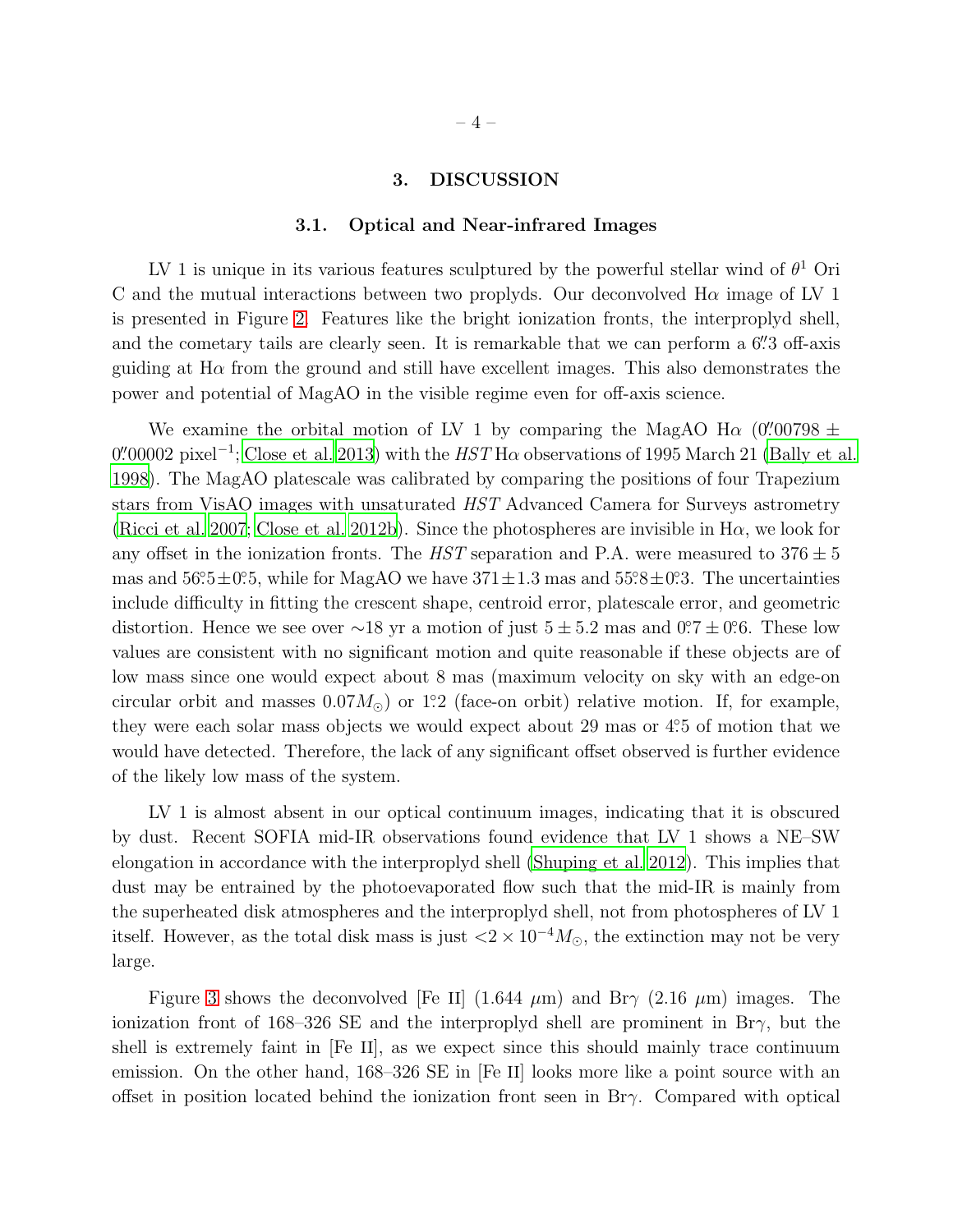observations, [Fe II] suffers less dust extinction and may possibly detect the photosphere of the embedded protostar itself. Previous efforts to estimate the binary mass in the near-IR have not had our spatial resolution. For instance, [McCaughrean &](#page-8-12) Stauffer [\(1994\)](#page-8-12) estimated the total embedded stellar mass at  $\sim 0.1$  M<sub>☉</sub> based on K' measurements. Their value may be an overestimate of the mass as a significant amount of the  $K'$  flux seems to come from the bright ionization fronts of the proplyds, judging from our  $\text{Br}\gamma$  image.

Therefore, we estimate the mass of protostars by comparing their  $H$  magnitudes with stellar evolutionary models. The H magnitudes are  $13.15\pm0.21$  and  $13.33\pm0.21$  for the major and the minor proplyd, respectively [\(Petr et al. 1998](#page-8-13)). Estimating that half the radiation originates from the ionization front as seen in Figure [3,](#page-11-1) we obtain absolute  $H$  magnitudes of  $5.82 \pm 0.30$  and  $6.00 \pm 0.30$  ( $D = 414 \pm 7$  pc). This corresponds to  $0.073^{+0.012}_{-0.011} M_{\odot}$  and  $0.067^{+0.011}_{-0.009} M_{\odot}$  from the 1 Myr DUSTY tracks of [Baraffe et al. \(2002\)](#page-7-10), given that the age of the Orion Nebula Cluster is ∼1 Myr [\(Hillenbrand 1997\)](#page-7-11). We are likely to underestimate the true mass as we do not consider  $H$  extinction. However, it should be mild due to small disk mass. Our mass estimate is also consistent with the fact that we see no orbital motion in the  $H\alpha$  image. Thus, LV 1 may comprise one very-low-mass star and one brown dwarf, or even two brown dwarfs. We list the properties of LV 1 in Table [1.](#page-9-0)

## 3.2. The Location of Magnetopause

Magnetic field is found to be energetically important in star formation and evolution [\(Crutcher 1999](#page-7-12); [Donati et al. 2005;](#page-7-13) [Girart et al. 2006\)](#page-7-14). It provides extra support to slow down gravitational collapse of molecular clouds, influencing disk structure and planet formation. It also plays a major role in angular momentum transfer via jets and outflows. Therefore, the morphology of YSOs and the embedded magnetic field are deeply linked in a way that the observed features may help trace and constrain the field profile. In this section, we estimate the location of the magnetopause of 168–326 NW based on empirical relations, and show that the result well matches the observations.

The standoff distance of magnetopause can be found by equating the ram pressure of stellar wind and the magnetic pressure, assuming a pure dipole field [\(Chapman & Ferraro](#page-7-15) [1931\)](#page-7-15). However, plasma in the ISM will also introduce its own magnetic field, making the dipole assumption invalid. Therefore, we have to account for the contribution from the disk. We first notice that the field strength  $B$  correlates with the number density  $n$ . Zeeman measurements have shown that  $B \propto n^{0.47}$  over a wide range of number densities, from clumps of  $10^3 \text{ cm}^{-3}$  to dense cores of  $10^9 \text{ cm}^{-3}$  [\(Troland & Heiles 1986;](#page-8-14) [Crutcher 1999;](#page-7-12) [Vlemmings](#page-8-15) [2008\)](#page-8-15).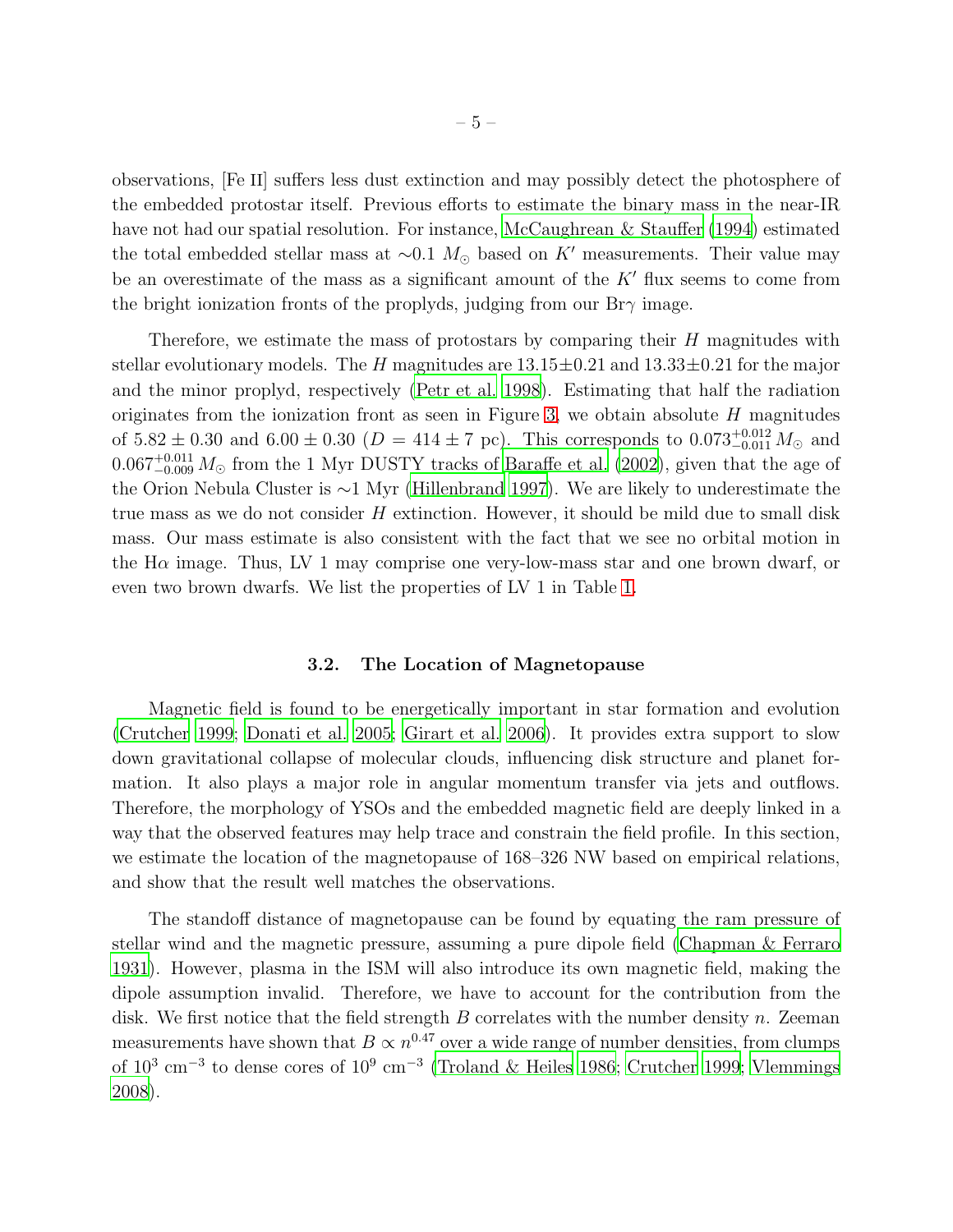The radial dependence of surface densities  $\Sigma$  is ambiguous due to incomplete understanding of viscosity. Different theories indicate scaling relations ranging from  $r^{-0.5}$  to  $r^{-2}$ [\(Hartmann et al. 1998;](#page-7-16) [Shu et al. 2007;](#page-8-16) [Vorobyov & Basu 2007\)](#page-8-17). For simplicity, we consider a steady-state rotating disk in vertical hydrostatic equilibrium. [Pringle \(1981\)](#page-8-18) showed that in this scenario the surface density and the scale height H have the relations:  $\Sigma \propto T_c^{-1} r^{-3/2}$ and  $H \propto \sqrt{T_c r^3}$ , where  $T_c$  is the midplane gas temperature. Assuming an optically thin surface with an optically thick midplane, [Chiang et al. \(2001](#page-7-17)) found that  $T_c$  scales as  $r^{-3/7}$ . Therefore,  $\Sigma \propto r^{-15/14}$ ,  $H \propto r^{9/7}$ , and  $n \propto \Sigma/H \propto r^{-2.36}$ . These scaling relations are consistent with observations in the Ophiuchus star-forming region, where thermal continuum measurements of dust grains show that  $T \propto r^{-(0.5-0.6)}$  and  $\Sigma \propto r^{-0.9}$  within a characteristic radius  $r_c \sim 20$ –200 AU [\(Andrews et al. 2009\)](#page-7-18). However, [Andrews et al. \(2009](#page-7-18)) also showed that in regions beyond  $r_c$  the surface density often has an exponential taper,  $\Sigma \propto \exp(-r/r_c)$ . We further notice that the electron number density outside of the ionization front decreases as  $r^{-2}$  [\(Bally et al. 1998](#page-7-0)). Combining these relations, we find that magnetic field scales as  $r^{-1.11}$  for the inner disk,  $\exp(-0.47r/r_c)r^{-0.6}$  for the outer disk, and  $r^{-0.94}$  beyond the ionization front.

To determine the proportionality constant, we assume  $r_c = 5$  AU for 168–326 NW as it is a tiny proplyd. We also assume that its ionization front is at 20 AU, judging from Figure [2.](#page-11-0) In addition, all brown dwarfs have a size similar to that of Jupiter, and a  $0.07M_{\odot}$  young brown dwarf can have a strong magnetic field ∼2 kG on its surface [\(Reiners & Christensen](#page-8-19) [2010\)](#page-8-19). Therefore, we have this empirical formula:  $B(r) = 7.6 \times 10^{-3} (20/r)^{0.94}$  G for  $r > 20$ AU.

We finally equate the magnetic pressure with the ram pressure of stellar wind:  $\rho v^2 =$  $\dot{M}v/4\pi d^2 = 2B^2/\mu_0$ , where  $\rho$  and v are the mass density and the speed of stellar wind,  $\dot{M}$  is the mass loss rate, d is the distance from the ionizing star, and  $\mu_0$  is the vacuum permeability. The mass loss rate of  $\theta^1$  Ori C is  $\sim$ 4 × 10<sup>-7</sup> $M_{\odot}$  [\(Howarth & Prinja 1989\)](#page-7-19), and the wind speed is  $\sim$ 2500 km s<sup>-1</sup> [\(Stahl et al. 1996](#page-8-20)). Substituting these numbers into the above equation, we obtain  $r \sim 110$  AU, which is in reasonable agreement with the location of the bow shock (∼150 AU) in Figure [2.](#page-11-0) This calculation, though oversimplified, demonstrates the possibility in applying the observed features of proplyds to constraining the magnetic field profile.

#### 4. Summary

We utilize the newly commissioned MagAO system to image the binary proplyd LV 1 in H $\alpha$ . MagAO utilizes an adaptive secondary mirror to achieve a moderate Strehl ratio in the visible. The SDI mode of the VisAO camera enables one to simultaneously observe the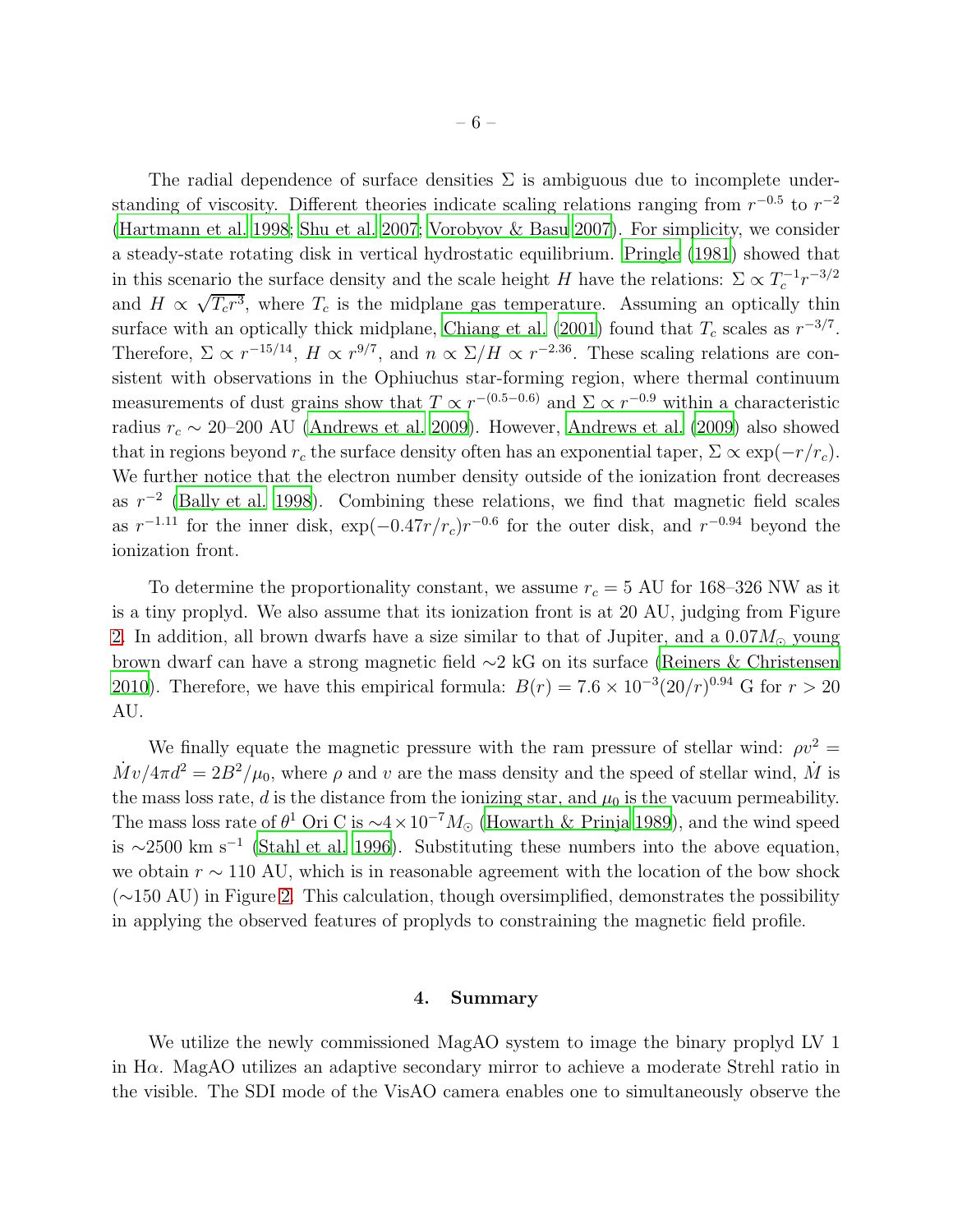line emission and its adjacent continuum.

We used  $\theta^1$  Ori F as the PSF to perform deconvolution. Various structures in LV 1 are identified, including the bow shock, the interproplyd shell, the ionization fronts, and the cometary tails. We find no significant orbital motion of the binary over  $\sim$ 18 yr, implying that the total masses are low.

We also find a point source which could be the embedded protostar's photosphere in the LBT AO [Fe II]  $1.644\mu$ m continuum. Assuming no extinction and converting H photometry into stellar mass, we find that LV 1 may have one very-low-mass star with a brown dwarf secondary, or even be a double brown dwarf.

The magnetopause of 168–326 NW is estimated to be 110 AU from the proplyd, which reasonably agrees with the location of the bow shock seen in  $H\alpha$ . The morphology of proplyds may help understand the magnetic field strength and profile.

We thank the referee for helpful comments that greatly improved this paper. We thank the whole Magellan Staff for making this wonderful telescope possible. We especially thank Povilas Palunas (for help over the entire MagAO commissioning run). Juan Gallardo, Patricio Jones, Emilio Cerda, Felipe Sanchez, Gabriel Martin, Maurico Navarrete, Jorge Bravo and the whole team of technical experts helped do many exacting tasks in a very professional manner. Glenn Eychaner, David Osip and Frank Perez all gave expert support which was fantastic. Also thanks to Victor, Maurico, and Hugo for running the telescope so well. It is a privilege to be able to commission an AO system on such a fine telescope and site. Thanks from the whole MagAO team. And thanks to Miguel Roth, Francisco Figueroa, Roberto Bermudez, Sergio Veliz, Mark Leroy and, of course, Mark Philips for making this all happen—and very smoothly—despite the large AO team that was needed at the mountain and all the headaches and extra work it created for the LCO staff. We also thank the teams at Steward Observatory Mirror Lab, Microgate and ADS for building such a great ASM. The MagAO system was developed with support from the NSF MRI and TSIP programs. The VisAO camera was developed with help from the NSF ATI program. Y.L.W.'s and L.M.C's research were supported by NSF AAG and NASA Origins of Solar Systems grants. J.R.M. is grateful for the generous support of the Phoenix ARCS Foundation. K.M. was supported under contract with the California Institute of Technology (Caltech) funded by NASA through the Sagan Fellowship Program.

The LBT is an international collaboration among institutions in the United States, Italy and Germany. LBT Corporation partners are: the University of Arizona on behalf of the Arizona university system; Istituto Nazionale di Astrofisica, Italy; LBT Beteiligungsgesellschaft, Germany, representing the Max-Planck Society, the Astrophysical Institute Potsdam, and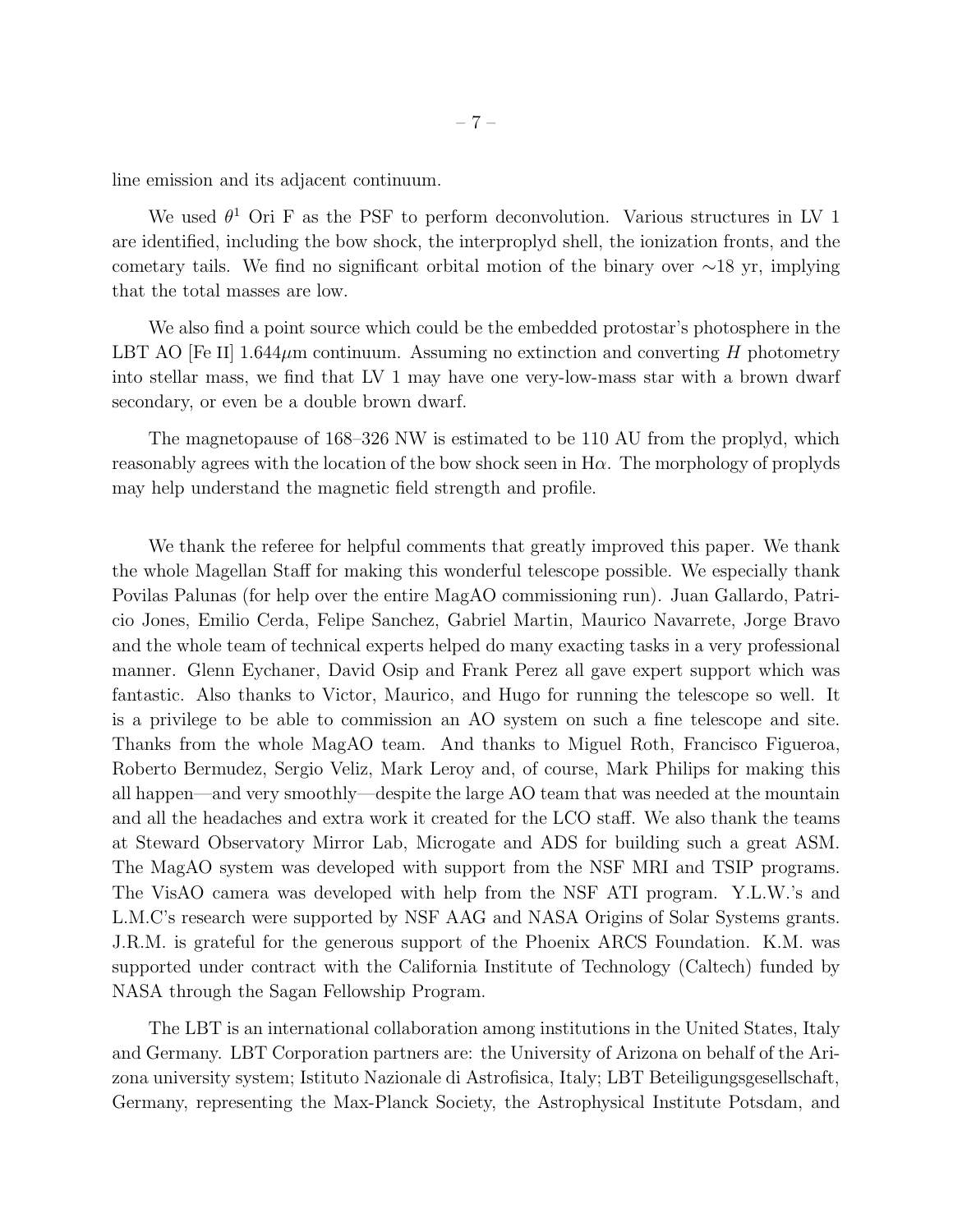Heidelberg University; the Ohio State University, and the Research Corporation, on behalf of the University of Notre Dame, University of Minnesota and University of Virginia.

#### REFERENCES

- <span id="page-7-18"></span>Andrews, S. M., Wilner, D. J., Hughes, A. M., Qi, C., & Dullemond, C. P. 2009, ApJ, 700, 1502
- <span id="page-7-1"></span>Bally, J., O'Dell, C. R., & McCaughrean, M. 2000, AJ, 119, 2919
- <span id="page-7-0"></span>Bally, J., Sutherland, R. S., Devine, D., & Johnstone, D. 1998, AJ, 116, 293
- <span id="page-7-10"></span>Baraffe, I., Chabrier, G., Allard, F., & Hauschildt, P. H. 2002, A&A, 382, 563
- <span id="page-7-9"></span>Biller, B. A., Close, L. M., Masciadri, E., et al. 2007, ApJS, 173, 143
- <span id="page-7-15"></span>Chapman, S., & Ferraro, V. C. A. 1931, TeMAE, 36, 171
- <span id="page-7-17"></span>Chiang, E. I., Joung, M. K., Creech-Eakman, M. J., et al. 2001, ApJ, 547, 1077
- <span id="page-7-8"></span>Close, L. M., Lenzen, R., Guirado, J. C., et al. 2005, Natur, 433, 286
- <span id="page-7-5"></span>Close, L. M., Males, J. R., Kopon, D., et al. 2012a, Proc. SPIE, 8447, 84470X
- <span id="page-7-6"></span>Close, L. M., Males, J. R., Morzinski, K., et al. 2013, ApJ, in press
- <span id="page-7-7"></span>Close, L. M., Puglisi, A., Males, J. R., et al. 2012b, ApJ, 749, 180
- <span id="page-7-12"></span>Crutcher, R. M. 1999, ApJ, 520, 706
- <span id="page-7-13"></span>Donati, J.-F., Paletou, F., Bouvier, J., & Ferreira, J. 2005, Natur, 438, 466
- <span id="page-7-2"></span>Felli, M., Churchwell, E., Wilson, T. L., & Taylor, G. B. 1993, A&AS, 98, 137
- <span id="page-7-14"></span>Girart, J. M., Rao, R., & Marrone, D. P. 2006, Sci, 313, 812
- <span id="page-7-3"></span>Graham, M. F., Meaburn, J., Garrington, S. T., et al. 2002, ApJ, 570, 222
- <span id="page-7-16"></span>Hartmann, L., Calvet, N., Gullbring, E., & D'Alessio, P. 1998, ApJ, 495, 385
- <span id="page-7-4"></span>Henney, W. J. 2002, RMxAA, 38, 71
- <span id="page-7-11"></span>Hillenbrand, L. A. 1997, AJ, 113, 1733
- <span id="page-7-19"></span>Howarth, I. D., & Prinja, R. K. 1989, ApJS, 69, 527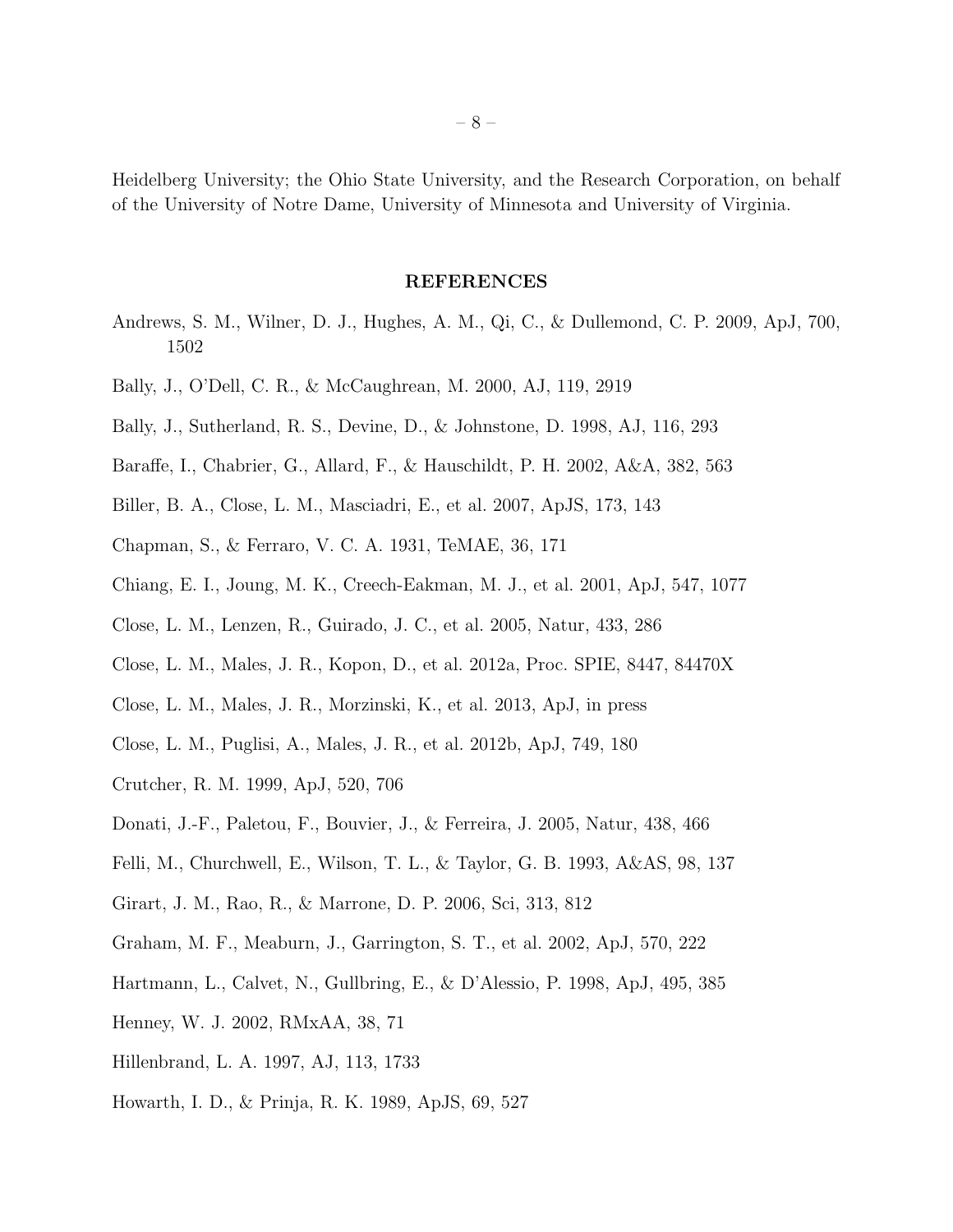- <span id="page-8-3"></span>Johnstone, D., Hollenbach, D., & Bally, J. 1998, ApJ, 499, 758
- <span id="page-8-8"></span>Kopon, D., Close, L. M., Males, J. R., et al. 2012, Proc. SPIE, 8447, 84473
- <span id="page-8-1"></span>Laques, P., & Vidal, J. L. 1979, A&A, 73, 97
- <span id="page-8-9"></span>Males, J. R., Close, L. M., Kopon, D., et al. 2012, Proc. SPIE, 8447, 844742
- <span id="page-8-5"></span>Mann, R. K., & Williams, J. P. 2010, ApJ, 725, 430
- <span id="page-8-12"></span>McCaughrean, M. J., & Stauffer, J. R. 1994, AJ, 108, 1382
- <span id="page-8-0"></span>Menten, K. M., Reid, M. J., Forbrich, J., & Brunthaler, A. 2007, A&A, 474, 515
- <span id="page-8-2"></span>O'Dell, C. R., Wen, Z., & Hu, X. 1993, ApJ, 410, 696
- <span id="page-8-13"></span>Petr, M. G., Coudé du Foresto, V., Beckwith, S. V. W., et al. 1998, ApJ, 500, 825
- <span id="page-8-18"></span>Pringle, J. E. 1981, ARA&A, 19, 137
- <span id="page-8-19"></span>Reiners, A., & Christensen, U. R. 2010, A&A, 522, A13
- <span id="page-8-4"></span>Ricci, L., Robberto, M., & Soderblom, D. R. 2008, AJ, 136, 2136
- <span id="page-8-10"></span>Ricci, L., Robberto, M., Soderblom, D. R., & Kozhurina-Platais, V. 2007, BAAS, 39, 881
- <span id="page-8-16"></span>Shu, F. H., Galli, D., Lizano, S., et al. 2007, ApJ, 665, 535
- <span id="page-8-11"></span>Shuping, R. Y., Morris, M. R., Herter, T. L., et al. 2012, ApJL, 749, L22
- <span id="page-8-20"></span>Stahl, O., Kaufer, A., Rivinius, Th., et al. 1996, A&A, 312, 539
- <span id="page-8-14"></span>Troland, T. H., & Heiles, C. 1986, ApJ, 301, 339
- <span id="page-8-6"></span>Vasconcelos, M. J., Cerqueira, A. H., Raga, A. C., & Amorim, R. R. 2010, RMxAA, 46, 79
- <span id="page-8-15"></span>Vlemmings, W. H. T. 2008, A&A, 484, 773
- <span id="page-8-17"></span>Vorobyov, E. I., & Basu, S. 2007, MNRAS, 381, 1009

<span id="page-8-7"></span>This preprint was prepared with the AAS IATEX macros v5.2.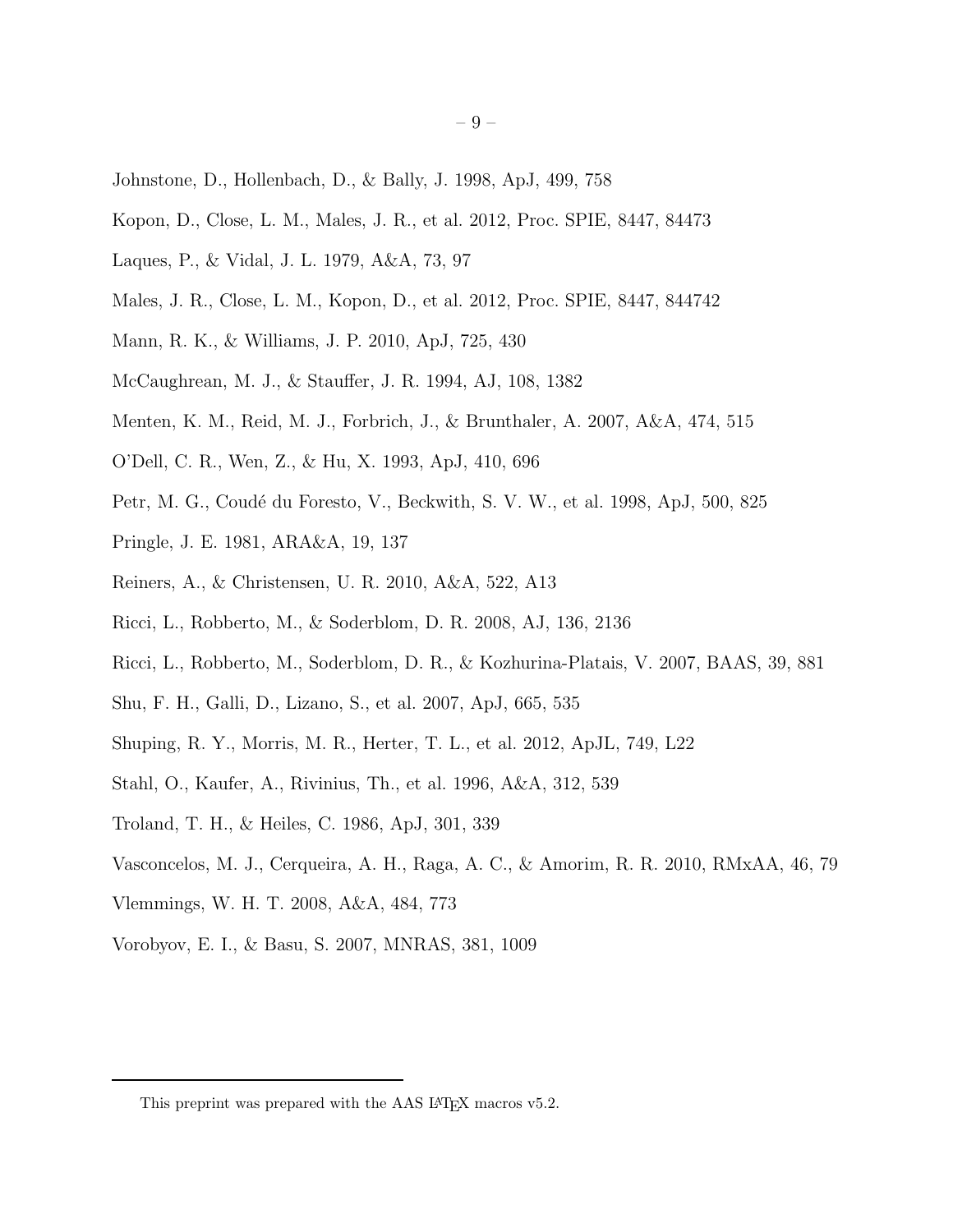Table 1. Properties of LV 1 Binary

<span id="page-9-0"></span>

| Property                                                                                                                              | SE.                                                               | NW                                                                                                 |
|---------------------------------------------------------------------------------------------------------------------------------------|-------------------------------------------------------------------|----------------------------------------------------------------------------------------------------|
| Separation $($ <i>''</i> $)^a$<br>P.A. $({}^{\circ})^{\rm a}$<br>$H \text{ (mag)}^b$<br>$M_H$ (mag) <sup>c</sup><br>$Mass(M_{\odot})$ | .<br>$13.15 + 0.21$<br>$5.82 + 0.30$<br>$0.073^{+0.012}_{-0.011}$ | $0.396 \pm 0.003$<br>$325.6 + 0.3$<br>$13.33 + 0.21$<br>$6.00 + 0.30$<br>$0.067^{+0.011}_{-0.009}$ |

<sup>a</sup>LBT AO 1.644 $\mu$ m on 2011 October 15 (UT) [\(Close et al. 2012b](#page-7-7)).

 $^{\rm b}$  [Petr et al. \(1998\)](#page-8-13).

 ${}^cD = 414 \pm 7$  pc [\(Menten et al. 2007](#page-8-0)).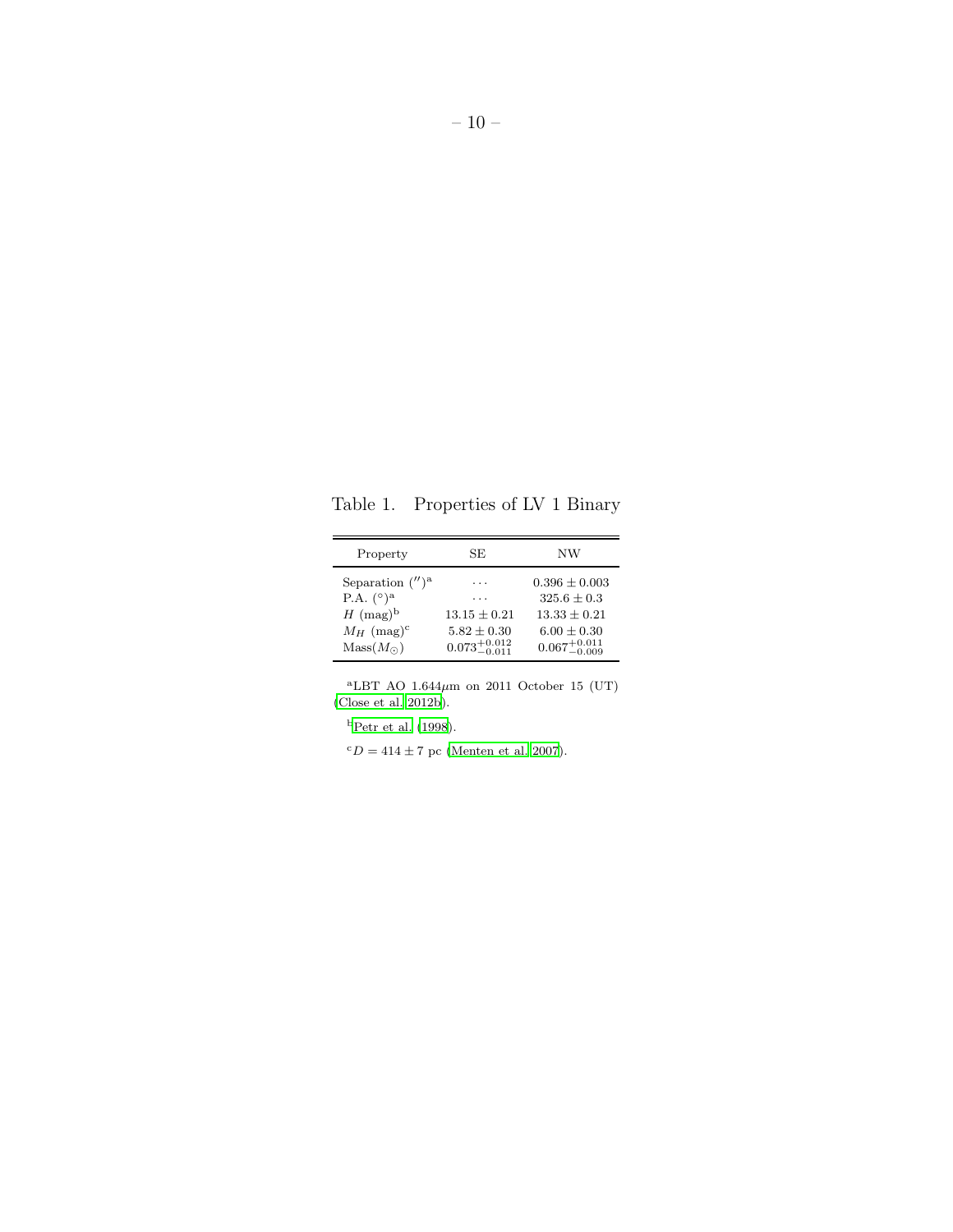

<span id="page-10-0"></span>Fig. 1.— LBT AO Br $\gamma$  (2.16  $\mu$ m) image showing the positions of  $\theta$ <sup>1</sup> Ori C,  $\theta$ <sup>1</sup> Ori F, and LV 1. North is up and east is to the left. Note the direct line between the guide star and the PSF star  $\theta^1$  Ori F. Ignore the faint symmetric speckles around  $\theta^1$  Ori C, as they are very faint PSF artifacts.